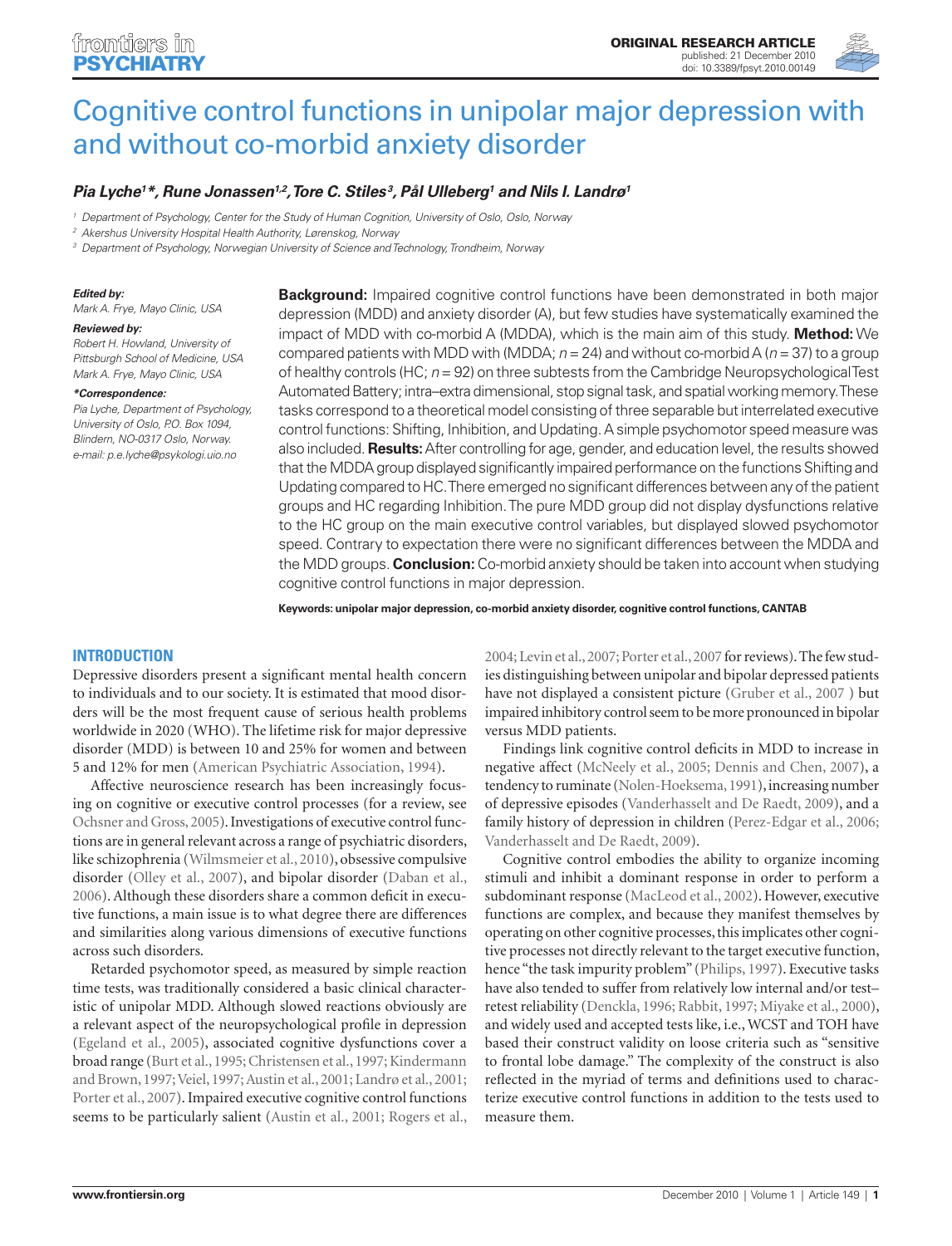In an attempt to minimize the task impurity problem, Miyake et al. (2000) used latent variable analysis to determine to what extent different executive processes can be considered to be unitary (in the sense that they are reflections of the same underlying mechanism or ability) or non-unitary. They focused on the following three basic executive functions: (1) shifting between tasks or mental sets, (2) inhibition of dominant or prepotent responses, and (3) updating and monitoring the contents of working memory. Confirmatory factor analysis indicated that these three executive processes, although moderately correlated with one another, are clearly separable. The model proposes relatively circumscribed lower (basic) level functions compared to many of the wider and higher level definitions and general measures of executive functioning, thus allowing precision as to which cognitive control functions are affected and which are not. However, neuropsychological studies of mood disorders based on an empirically based model of basic executive control functions are relatively sparse.

There is extensive co-morbidity between MDD and other affective disorders, especially anxiety disorders (A), regarding phenomenological features as well as neuropsychological functioning. Individuals with depression and co-morbid anxiety disorders occur in from 25 to 60% of cases, and are associated with increased severity, greater chronicity, slower recovery, increased rates of recurrence, greater risk for suicide, and greater psychosocial disability (Cameron et al., 2004; Leonardo and Hen, 2006).

Anxiety can potentially confound or contribute to neuropsychological impairments or anatomic changes in depressed individuals (Cameron et al., 2004; Leonardo and Hen, 2006), and is in general associated with heightened distractibility, poor concentration, and increased responsivity to potential threat (Bishop et al., 2004b). Several studies have demonstrated neuropsychological deficits involving, i.e., executive function, attention, working memory, and attentional control to threat-related stimuli in anxiety disorders (Broadbent et al., 1986; Asmundson et al., 1994; Cohen et al., 1996; Vasterling et al., 2000; Lautenbacher et al., 2002; Danckwerts and Leathem, 2003; Ludewig et al., 2003; Bishop et al., 2004b; Basso et al., 2007). The latter have been demonstrated with emotional Stroop (Mathews et al., 1997) and associated with deficits that are particular to the execution of attentional inhibition (Fox, 1994). This impaired cognitive control over threat-related distractors has also been supported by fMRI studies (Bishop et al., 2004a).

The effects of co-morbid anxiety in MDD have been systematically investigated in only a few studies. It has been suggested that executive dysfunction and psychomotor slowing are specific to the depressed group with co-morbid anxiety (Basso et al., 2007). The latter group also displayed more impaired scores than both "pure" MDD and HC. The limitations of this study are mainly the reliability of patient diagnoses; the data were collected retrospectively from available records, and the diagnoses lacked a structural diagnostic interview. The patient sample also consisted entirely of inpatients, and the literature suggests that inpatients are more severely impaired than outpatients (Burt et al., 1995; Christensen et al., 1997; Veiel, 1997). Corroborating these results, a recent study concluded that the strongest predictor of poor cognitive performance in depression was psychiatric co-morbidity (Baune et al., 2009). The co-morbid group showed decreased cognitive performance in visuospatial and language domains and in total score on the repeatable battery for

the assessment of neuropsychological status (RBANS) in relation to the pure depression group. They found no relevant differences in mean scores for the depressed group in the study and the depressed group in the RBANS validation study. However, the inclusion of a healthy control group would give an indication of how the clinical groups differ compared to a healthy population.

On the other hand, in a review Levin et al. (2007) states that when the noise introduced by unassessed co-morbid anxiety is successfully addressed, executive function impairments specific to depression can account for many of the cognitive deficits identified. Similarly, within the context of a population based sample it was found that the subgroups of MDD and MDD with co-morbid Axis I disorder did not differ on any of the cognitive measures assessed, and conclude that psychiatric co-morbidity may not aggravate cognitive functioning among depressed young adults (Castaneda et al., 2009).

While a substantial number of patients with MDD have comorbid anxiety that possibly contributes to cognitive impairments, most patients with MDD also experience recurrent episodes. Research on the possible effects of number of episodes on cognition has yielded inconsistent results regarding whether number of recurrent depressive episodes confounds with increased cognitive impairment or not (Veiel, 1997; Basso and Bornstein, 1999; Stordal et al., 2004). In light of the previous limited research, inconsistent results and clinical importance, there is a vital need for further research to address these issues.

Although a considerable body of research documents that children of depressed parents exhibit higher rates of mood disorders than comparison groups (see Klimes-Dougan et al., 2006), there are only a few studies that have been directed toward examining neurocognitive functioning in this risk group. One of few studies that examined family history and executive functions is Klimes-Dougan et al. (2006) who studied neuropsychological functioning in offspring of parents with a history of mood disorders and found deficits in, e.g., executive functioning in BPD offspring compared to offspring of well mothers. Deficits were not found for children of MDD mothers. Still, heritability is estimated as high as 70%. Characteristics that have generally been shown to predict a larger increase in risk to their relatives are, e.g., recurrent episodes (Sullivan et al., 2000) and earlier age at onset (see review by Levinson et al., 2003).

The main aim of this study was to investigate basic components of cognitive control functions in patients with MDD with or without co-morbid anxiety disorders, and compare to a healthy control group. Consistent with prior research regarding neurocognition in affective disorders, we expected both patient groups to perform worse than the HC, but that the MDDA group would perform worse than the MDD without anxiety. Possible effect of number of depressive episodes and age of onset first depressive episode was also investigated.

#### **Materials and Methods**

The study was approved by the Regional Committee for Medical Research Ethics, Norwegian Social Science Data Services (NSD) and adhered to the Helsinki Convention.

Written informed consent was obtained after the participants had been provided with a complete description of the study.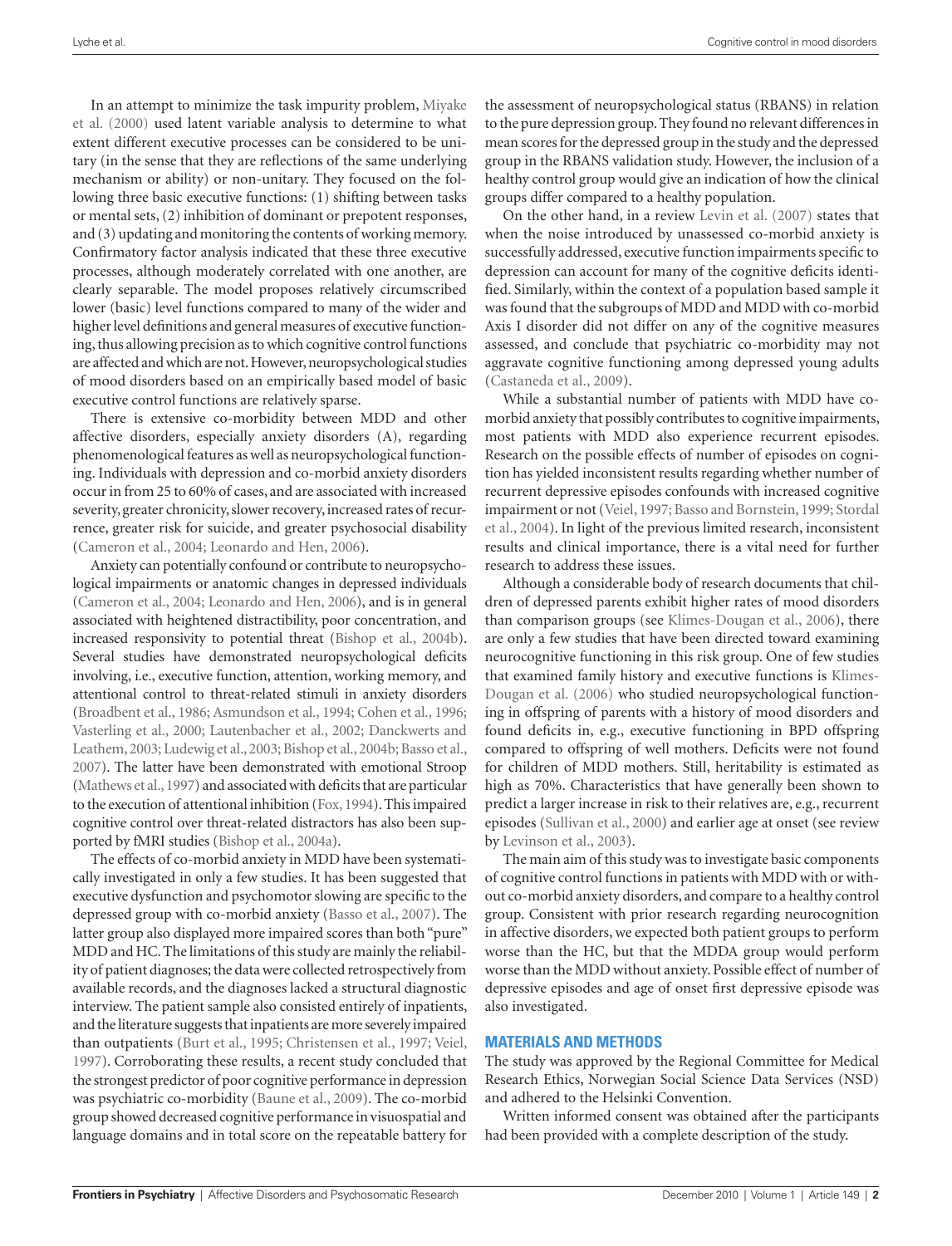## **Participants**

A total of 165 subjects were included in the study. From this sample, 61 fulfilled the criteria for current primary non-psychotic unipolar major depression (MDD), according to the Structured Clinical Interview for Diagnostic and Statistical Manual of Mental Disorders for Axis I (DSM-IV; APA, 1994). Of these 24 subjects fulfilled the MDD criteria with co-morbid anxiety disorder, whereas 37 had no co-morbid anxiety disorder.

The distribution of the anxiety subtypes for the MDDA group was:  $GAD = 3$ ,  $SP = 13$ ,  $OCD = 4$ ,  $PTSD = 2$ , panic with agoraphobia = 6, panic without agoraphobia = 4, specific phobia = 3, anxiety NOS = 2. Fourteen patients had one anxiety diagnosis, and 10 patients had two or three anxiety disorders.

The proportion of patients medicated in each group was: MDD  $(SSRI = 12, SNRI = 1)$  and MDDA  $(SSRI = 9, SNRI = 2)$ . In the MDD group, 24 were unmedicated and there were 13 unmedicated in the MDDA group. The HC group was unmedicated.

The number of depressive episodes was distributed as follows for the MDD group: 1 episode (the current one) =  $20$ ,  $2 = 5$ ,  $3 = 3$ ,  $4 = 2, 5 = 2, 6 = 1, 10 = 2, 40 = 2$ . For the MDDA group: 1 episode (the current one) = 12,  $2 = 3$ ,  $3 = 2$ ,  $4 = 1$ ,  $6 = 1$ ,  $10 = 1$ ,  $15 = 1$ , above 50 episodes  $= 3$ . The MDD group had one with dysthymia (i.e., "double-depression"), and the MDDA group had 2 with dysthymia (i.e., "double-depression"). All the subjects in the MDD and MDDA group had a non-melancholic subtype. The distribution of family history of depression versus no history, were as follows: HC (77/15), MDD (4/33), and MDDA (6/18).

The patients were recruited from psychiatric clinics for outpatients in the Oslo and Trondheim area. Inclusion criteria were: to be fluent in Norwegian, and to be taking no medication other than SSRI/SNRI. The subjects were required to be medication-fasting the day of testing. General exclusion criteria were: a history of neurological disorders, bipolar, psychosis, drug/alcohol-abuse including non-prescription OTC drugs. Two participants were excluded due to scaled score ≤4 on the Wechsler Adult Intelligence Scale Third edition (WAIS-III) subtest Similarities. For comparison, 91 healthy controls (HC) were selected from an original sample of 125 subjects. They were recruited via newspaper ads, posters and through various private companies in the Oslo region. They were screened for psychopathology using SCID-I and SCID-II. Thirty-three subjects were excluded from the original sample of 125 due to the following criteria: brain injury exceeding 30 min. loss of consciousness ( $n = 2$ ), BDI  $\geq 10$  ( $n = 9$ ), weekly alcohol intake >15 IU ( $n = 1$ ), daily use of drugs ( $n = 1$ ), and personality disorder (according to DSM-IV; SCID-II; *n* = 2). Furthermore, 18 participants were excluded who had had one or more depressive episodes in the past.

## **Clinical evaluation**

Clinical and diagnostic assessment was made in accordance with the structured clinical interviews for DSM-IV criteria (SCID). Both SCID-I and SCID-II were used by trained professional clinical psychologists. In addition, the rating was blindly repeated using the original audio taped interviews, by an external experienced clinical psychologist who was unaware as to whether the participants where HC, MDD, or MDDA (validated by one of the co-authors: TCS).

The Beck Depression Inventory (BDI-II; Beck et al., 1961) and The Beck Anxiety Inventory (BAI; Beck and Steer, 1988) were filled out by the participants to measure severity of depression and anxiety symptoms. General level of functioning were screened using Global Assessment of Functions Scale for symptom and function (GAF-S and GAF-F; DSM-IV).

General medical and psychiatric background, demographic information, past episodes of recurrent major depression and family medical and psychiatric history were obtained using a semi-structured interview developed by the first author (Lyche, 2006) based on the diagnostic interview for genetic studies (DIGS; Nurnberger et al., 1994) and a semi-structured screening instrument developed by Biringer (2005), University of Bergen. Education level was classified by means of The International Standard Classification of Education (ISCED; UNESCO, 1997).

#### **General cognitive measures**

General cognitive functioning was estimated from the mean of two subtests from the WAIS-III: picture completion (PC) andsimilarities (SI) (Wechsler, 1999).

#### **Neuropsychological assessment**

Three subtests from the Cambridge Neuropsychological Test Automated Battery (CANTAB) which measure executive control functions according to Miyake et al. (2000) model were administered. In addition; a motor screening test (MOT) was administered in the beginning of the test session.

The neuropsychological tests were administered by a clinical psychologist trained in standardized assessment, or by an experienced test technician.

## *Cambridge Neuropsychological Test Automated Battery*

The Cambridge Neuropsychological Test Automated Battery (CANTAB, 2006) is comprised of computerized neuropsychological tests that examine various areas of cognitive function. The CANTAB tests are simple, computerized, non-linguistic and culturally blind, and allow us to break down executive control functions into cognitive components in order to define more readily which functions are impaired or spared. Three subtests were used in this study; intra–extra dimensional (ID/ED), spatial working memory (SWM), and stop signal task (SST), which correspond to the three functional areas according to Miyake et al. (2000) non-unitary model of executive functions.

*Shifting.* The ID/ED set-shift task is a test of rule acquisition and reversal. The task assesses the ability to maintain attention to different examples within a stimulus dimension (ID stages), and the ability to shift attention to a previously irrelevant stimulus dimension (ED shifts) across nine stages. Subjects proceed to the next stage when a criterion of six consecutive correct responses has been reached.

The two performance variables of interest are the number of stages completed, and the total error score adjusted for whether the entire task is completed (Kaplan et al., 2006).

*Inhibition*. The SST is a classic stop signal response inhibition test (Logan et al., 1984, 1997; Osman et al., 1986). It uses staircase functions to generate an estimate of stop signal reaction time. The test gives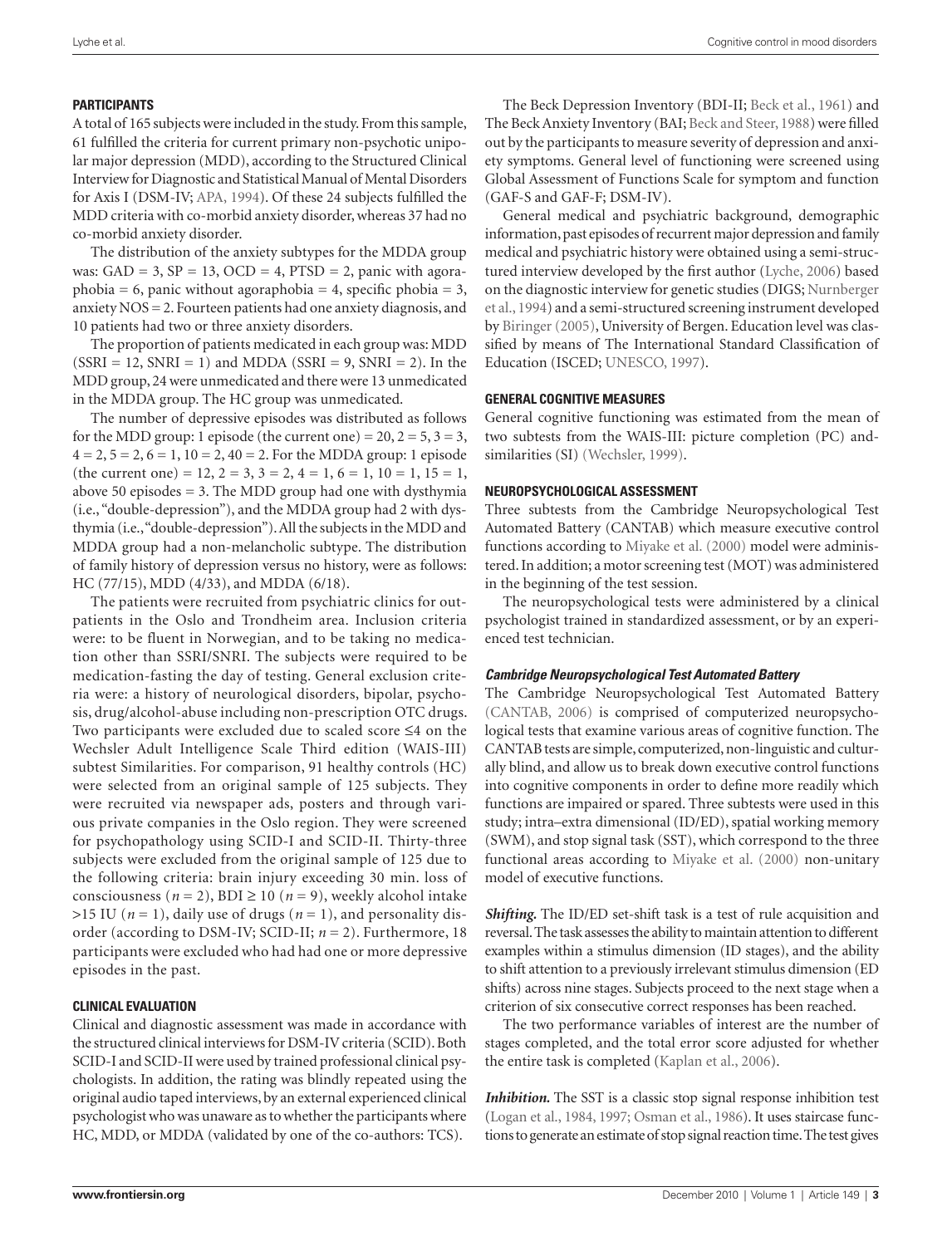a measure of an individual's ability to inhibit a prepotent response. The term "response inhibition" refers to cognitive processes enabling executive control over prepotent responses in accordance with changing situational demands. The main outcome variable of interest for our purpose is the stop signal reaction time (SSRT), which is an estimate of the subject's response time to the stop signal, i.e., the time it takes to react to the *stop* signal by inhibiting the prepotent response to the *go* signal (i.e., the time required to inhibit a response after it has been initiated). SSRT is estimated by subtracting stop signal delay (SSD) from mean Go signal reaction time (RTonGT).

*Updating.* Spatial working memory is a test of the subject's ability to retain spatial information and to manipulate remembered items in working memory. It is a self-ordered task which requires subjects to search for hidden "tokens" within a spatial array of colored boxes. By touching the boxes and using a process of elimination, the subject should find one blue "token" in each of a number of boxes, and then use them to fill up an empty column on the right hand side of the screen. The number of boxes is gradually increased until it is necessary to search a total of eight boxes. The color and position of the boxes used are changed from trial to trial in order to discourage the use of stereotyped search strategies. The rationale for this task and its implementation has been described previously in some detail (Owen et al., 1990). Outcome measures of interest are a "between" errors score, which is calculated when a subject returns to a square where a token was already found in a previous trial. This assesses the accuracy of working memory, as a strategy measure is derived; i.e., a subject's ability to adopt a systematic search strategy: a lower strategy score reflects more efficient task performance on SWM (Owen et al., 1990; Weiland-Fiedler et al., 2004).

#### **Psychomotor Speed**

In addition to the main variable of inhibition on the SST task, an outcome measure of reaction time on Go trials (GoRT), an indicator of psychomotor speed, was included.

#### **Data analysis**

Data analysis was completed by means of SPSS version 16.0 (SPSS Inc., Chicago, IL, USA). Multivariate analysis of covariance (MANCOVA) was first used to compare the patient groups (MDD and MDDA) and the HC on the combined score of the six dependent variables measured at the individual level: ID/ED stages completed, ID/ED total errors adjusted, SWM strategy, SWM between errors, SST RT on Go trials, and SST SSRT, while simultaneously controlling for age, sex, and education level. Follow-up univariate analysis of covariance (ANCOVA) was then performed to detect which of the six dependent variables the three groups differed significantly from each other in mean scores. Finally, ANCOVA was also used to compare the MDD group and the MDDA group on the six dependent variables controlling for the number of earlier depressive episodes and age of onset of first depressive episode.

#### **Results**

A series of one-way analyses of variance (ANOVAs) and Chi-square tests was conducted to compare the four groups across the demographic variables, followed by *post hoc* tests with Bonferroni corrections to determine which groups differed (**Table 1**).

**Table 1 | Descriptive statistics for demographic variables, clinical characteristics, and general cognitive functioning (estimated from the WAIS-III subtests Similarities and Picture Completion) for patients with MDD, MDDA, and healthy comparison subjects.**

|                    | $MDD (n = 37)$ |           |             | MDDA $(n=24)$ | Healthy<br>controls<br>$(n = 91)$ |           |
|--------------------|----------------|-----------|-------------|---------------|-----------------------------------|-----------|
|                    | M              | <b>SD</b> | М           | <b>SD</b>     | M                                 | <b>SD</b> |
| Age (years)        | 44.2           | 12.3      | 35.5        | 14.2          | 35.8                              | 12.0      |
| Education (years)  | 15.8           | 3.2       | 13.5        | 2.3           | 16.4                              | 2.5       |
| <b>BDI</b>         | 21.4           | 11.1      | 25.4        | 7.4           | 2.1                               | 2.7       |
| BAI                | 11.6           | 8.2       | 18.7        | 6.7           | 2.1                               | 2.5       |
| Symptom-GAF        | 60.2           | 12.1      | 53.8        | 8.5           | 95.6                              | 7.3       |
| Function-GAF       | 63.6           | 13.8      | 55.2        | 10.1          | 96.7                              | 5.6       |
| General cognitive  | 11.1           | 2.1       | 9.3         | 2.6           | 12.1                              | 2.4       |
| functioning        |                |           |             |               |                                   |           |
| Age of onset first | 33.5           | 14.4      | 30.1        | 16.1          |                                   |           |
| MDD episode        |                |           |             |               |                                   |           |
|                    | $\mathbf n$    | %         | $\mathbf n$ | %             | $\mathbf n$                       | %         |
| <b>GENDER</b>      |                |           |             |               |                                   |           |
| Male               | 14             | 37.8      | 11          | 45.8          | 28                                | 30.7      |
| Female             | 23             | 62.2      | 13          | 54.2          | 63                                | 69.3      |
| <b>HANDEDNESS</b>  |                |           |             |               |                                   |           |
| Right              | 35             | 94.6      | 24          | 100           | 8                                 | 42.1      |
| Left               | 1              | 2.7       | 0           | $\Omega$      | 11                                | 57.9      |
| Ambidextrous       | 1              | 2.7       | 0           | $\Omega$      | 0                                 | 0         |

*MDD, current major depressive disorder; BDI, Beck depression inventory; BAI, Beck anxiety inventory; GAF, global assessment of functioning axis-V in Diagnostic and statistical manual of mental disorders – Fourth Edition (DSM-IV).*

Differences between the groups were found regarding age  $[F(2, 152) = 6.637, p < 0.01]$ , education level (ISCED)  $[F(2, 152) = 6.637, p < 0.01]$  $152$ ) = 9.67,  $p < 0.001$ ], and general cognitive functioning (WAIS-MEAN)  $[F(2, 152) = 14.055, p < 0.001]$ . There were no significant differences between MDD and MDDA on BDI, but MDDA had a higher score on BAI than MDD  $[F(2, 151) = 115.259,$  $p < 0.001$ ].

There were no significant between-group differences in terms of gender  $[\chi^2(2) = 1.85, p = 0.397]$  distribution and handedness  $[\chi^2(4) = 8.60, p = 0.072].$ 

The patients with MDD differed significantly from the HC group regarding age, the mean age being older for MDD. The MDDA group differed significantly from the MDD group, the mean age being younger for the former. There were no statistical differences in age between MDDA and HC.

According to estimated general cognitive functioning, the MDDA group had significantly lower mean than HC and MDD. The MDDA differed significantly from the HC group regarding education level, the former having lower mean ISCED-level.

Since educational level and estimated general cognitive functioning was correlated we did not enter the latter in the MANCOVA.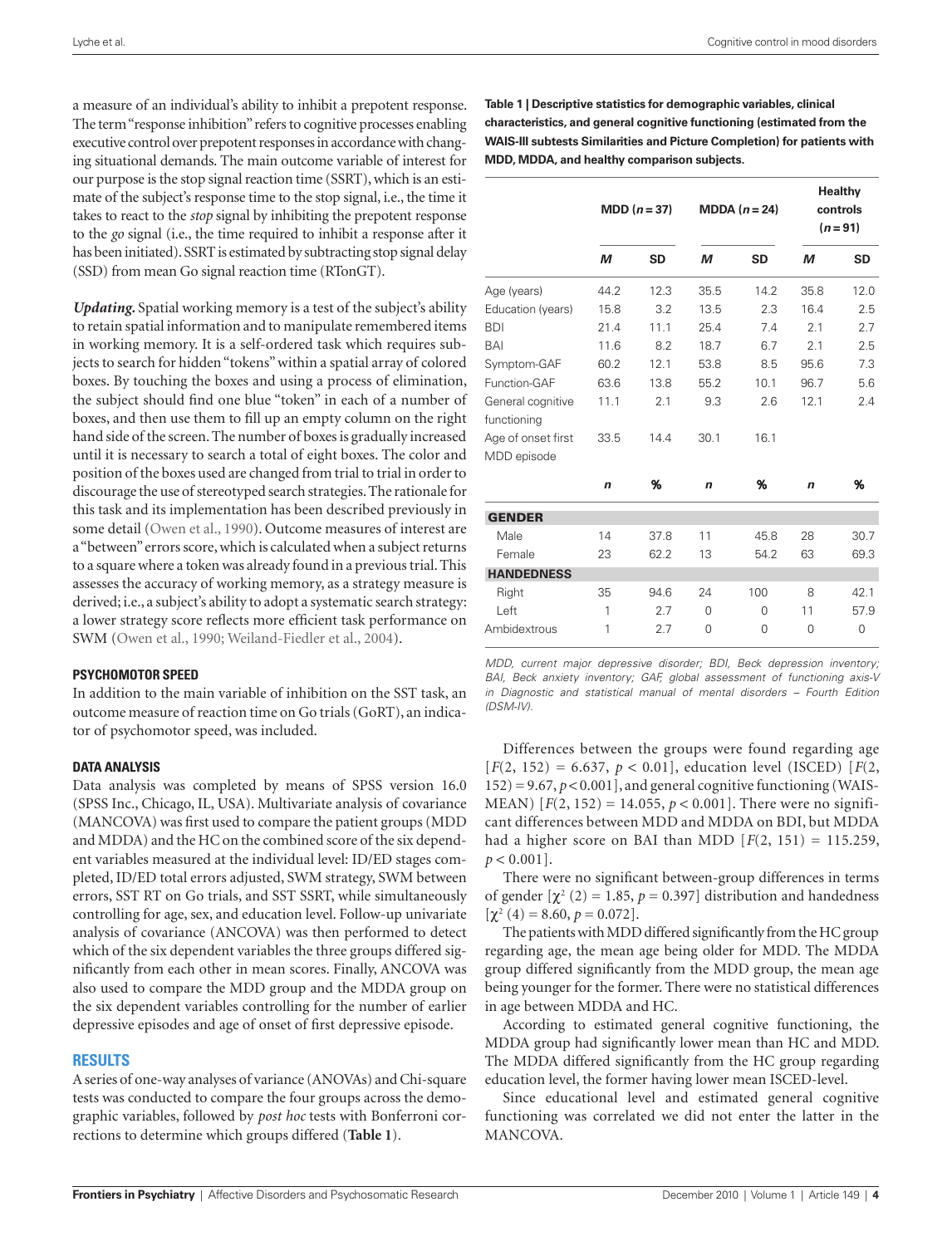Although there was a significant difference between the MDDA group and HC on the general cognitive measure, the patients nevertheless performed well within the normal range. As compared to the formal norms the performance level equals less than one-third SD from the mean.

The MANCOVA demonstrated a significant overall group difference in performance on the CANTAB tests  $F(12, 284) = 2370$ , *p* < 0.01] Follow-up ANCOVAs and *post hoc* tests demonstrated that after controlling for gender, age, and education level and adjusted for multiple comparisons (Bonferroni), there were significant differences between the MDDA group and HC on two of

the dependent variables: ID/ED total errors adjusted and SWM between errors. The MDDA group performed the tasks with more errors than the HC.

There were significant differences between the MDD group and the HC group on SST RT on Go Trials. MDD performed the task with slower psychomotor speed compared to the HC group. There were no statistical significant differences between the clinical groups on any of the other variables.

The results and mean scores for each group are presented in **Table 2**. Profiles of the three groups on the CANTAB variables are presented in **Figure 1**.

**Table 2 | Neuropsychological test performance on the CANTAB variables for patients with MDD, MDDA, and healthy comparison subjects (HC).**  Difference in mean scores is controlled for age, gender, and education level.

|                                | $MDD (n = 37)$ |           | MDDA $(n=24)$ |           | Healthy controls $(n = 91)$ |           | <b>Statistical analyses ANCOVA</b> |                |          |
|--------------------------------|----------------|-----------|---------------|-----------|-----------------------------|-----------|------------------------------------|----------------|----------|
|                                | M              | <b>SD</b> | M             | <b>SD</b> | M                           | <b>SD</b> | F                                  | df             | p        |
| <b>SET-SHIFT</b>               |                |           |               |           |                             |           |                                    |                |          |
| ID/ED; stages completed        | 8.4            | 1.6       | 8.3           | 0.9       | 8.7                         | 0.7       | 1.399                              | $\overline{2}$ | 0.250    |
| ID/ED; total errors adj.       | 25.8           | 19.4      | 33.0          | 22.0      | 20.4                        | 18.0      | 4.255                              | 2              | $0.016*$ |
| <b>WORKING MEMORY/UPDATING</b> |                |           |               |           |                             |           |                                    |                |          |
| SWM; between errors            | 25.1           | 17.9      | 27.8          | 18.1      | 16.3                        | 15.1      | 4.658                              | $\overline{2}$ | $0.011*$ |
| SWM; strategy                  | 32.3           | 6.0       | 33.1          | 5.4       | 30.8                        | 6.0       | 1.764                              | 2              | 0.175    |
| <b>INHIBITION</b>              |                |           |               |           |                             |           |                                    |                |          |
| SST: SSRT last half            | 189.1          | 64.9      | 202.5         | 74.5      | 180.1                       | 50.4      | 1.785                              | 2              | 0.171    |
| <b>RT/PSYCHOMOTOR SPEED</b>    |                |           |               |           |                             |           |                                    |                |          |
| SST; RT on GO trials           | 506.1          | 140.8     | 412.3         | 82.7      | 407.7                       | 123.7     | 3.701                              | 2              | $0.027*$ |

*\*p* < *0.05.*

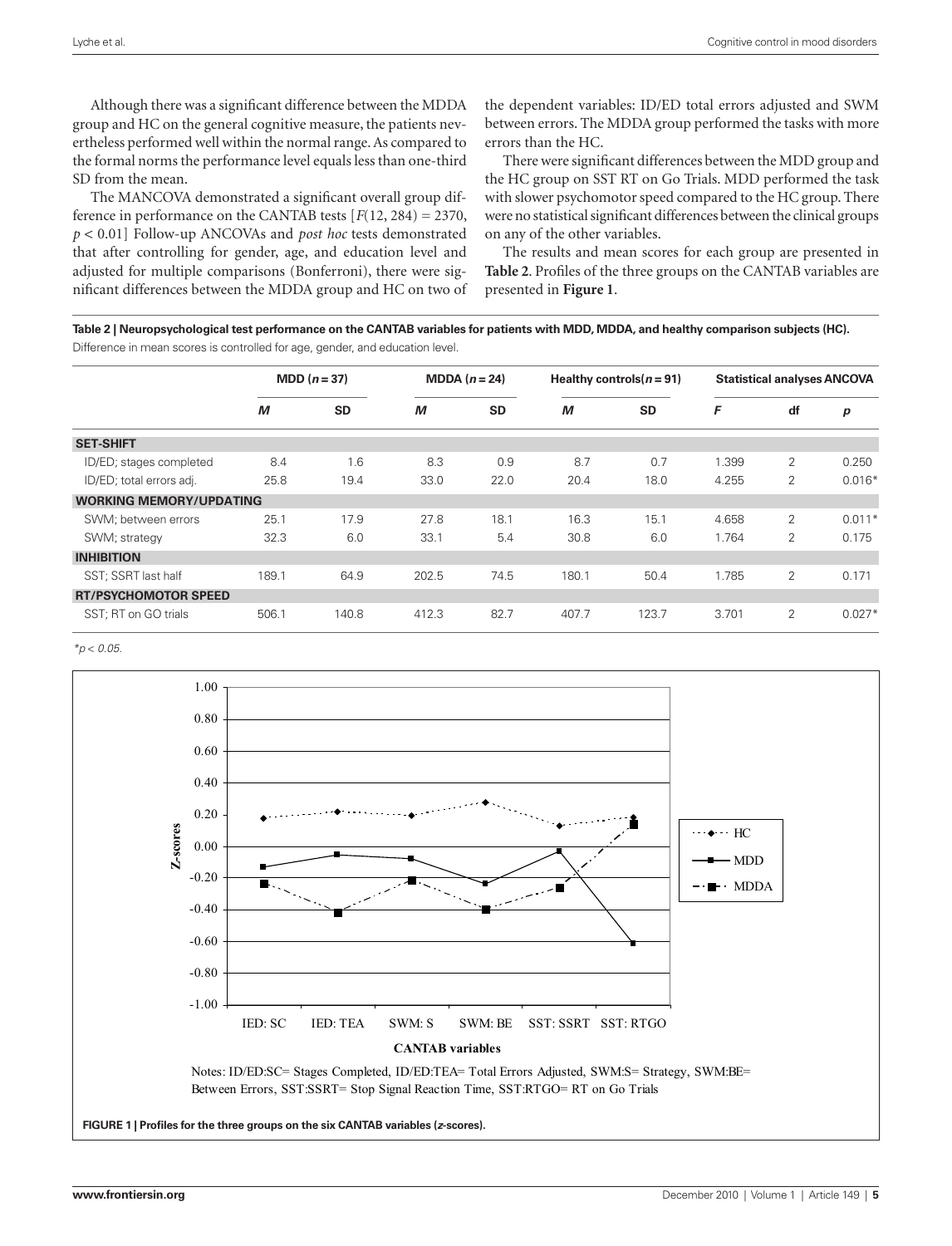Furthermore, we performed two ANCOVAs to test whether there was a difference between the two mood disorder patient groups (MDD and MDDA) on the CANTAB variables when we controlled for the number of depressive episodes and age of onset first depressive episode. (There are nine missing in the MDD group and four missing in the MDDA group due to difficulties in gaining accurate information about age of onset from these subjects).

The results showed that the number of episodes and age of onset was not significantly related to the dependent variables. Hence, including number of depressive episodes and age of onset as covariates in the analyses, did not alter the results, i.e., there were no significant differences in mean scores on the dependent variables between the two groups.

A significant Pearson correlation was found for the MDDA group between BAI and ID/ED; total errors adjusted (*r* = 0.48,  $p < 0.05$ ). There were no significant correlations for the SWM; between errors. No significant correlations were found between BDI and the two CANTAB measures.

#### **Discussion**

The current data indicate that significant neuropsychological impairment in cognitive control functions corresponds with the presence of MDD and co-morbid anxiety. The MDDA group displayed significantly impaired performance with respect to working memory and set shifting compared to the HC. The MDD group did not show cognitive control dysfunctions relative to the HC, except for displaying slowed psychomotor speed. Contrary to expectation the MDDA group did not perform worse than the MDD group. There emerged no significant differences between any of the clinical groups and HC on the ability to inhibit a prepotent response. Number of depressive episodes and age of onset for first depressive episode was not significantly related to either working memory or set shifting test performance.

The MDDA group displayed impairment in relation to the HC group on the variable assessing updating in working memory. This is an error score, and not the variable assessing the ability to adopt a systematic strategy. This indicates that it is the "pure" working memory that is affected. This is in concert with general theories of affect–cognition interactions, stating that anxiety impacts cognitive load by the depletion of central executive resources, i.e., restrictions in WM capacity (Eysenck and Calvo, 1992; Shackman et al., 2006).

Negative mood and rumination require generally more attention than neutral and positive stimuli (Dolcos and McCarthy, 2006; Van Dillen and Koole, 2007). Strong negative stimuli (as in major depression) may trigger more mood-congruent processing and thus employ more WM capacity. This interactive relationship between WM load and emotional intensity of negative stimuli were examined by Van Dillen and Koole (2007). Participants reported attenuated negative moods in WM trials with high demands, suggesting that negative mood and WM capacity interact. Since we found no significant correlation between symptom severity (BAI or BDI) for the MDDA group on the working memory variable, this may indicate that it is the diagnostic validity of the clinical ratings of syndrome MDD and co-morbid anxiety disorder that is reflected in the WM impairment. This adds data to the ongoing discussion and research about whether cognitive dysfunctions in WM in depression and anxiety represent symptom or syndrome factors, or an interaction of both with situational stress as a mediating factor (Eysenck and Calvo, 1992; Chong, 2003; Murray and Janelle, 2003).

The ID/ED results indicate that the MDDA group showed more total errors and thus were less able than HC to learn to shift or switch attention to new previously irrelevant exemplars of stimuli or mental sets. Symptom severity on BAI, but not BDI, showed a significant correlation with set shifting. This indicates that selfreported anxiety symptom severity and the set-shift function are linked in the MDDA group; this relates to the specific roles of symptom and syndrome anxiety in executive control functions.

In contrast to Basso et al. (2007), we found no significant psychomotor slowing in the MDDA group. However, in the MDD group showed reduced psychomotor speed compared to HC. The research field has published frequent findings of psychomotor slowing in both MDD and in MDDA, but to our knowledge only a few studies (Dutke and Stöber, 2001) have found more rapid psychomotor speed in anxiety. There are numerous theories stating that the presence of anxiety yields slower processing due to an obsessive or ruminative approach to testing (Basso et al., 2007). Moreover, the profile and nature of cognitive dysfunction is hypothesized to depend upon anxiety subtype, and the majority of studies have focused mainly on OCD.

Anxiety patients often exhibit a fear of new or unfamiliar situations. Therefore the experimental situation itself is often sufficiently threatening to arouse a significantly greater amount of manifest anxiety in the anxiety group than in than the other two groups with depression. One may wonder if this creates a drive or motivation that can be measured as increased psychomotor speed. It may be hypothesized that in this study, it is the depression component that contributes to the deficits in speed, and that the lack of psychomotor deficit in the MDDA group was due to counterbalance by two inverse tendencies, or to a competition between psychomotor retardation and "acceleration."

Number of earlier depressive episodes in the MDD and MDDA group was not significantly associated with the dependent variables. This result contradicts research findings where number of depressive episodes seems to have a cumulative effect on cognitive control impairment in MDD (Vanderhasselt and De Raedt, 2009). One of the main hypotheses is that each repeated depressive episode "leaves a mark" in the brain (Sheline, 2000). Stordal et al. (2005) found no impairment in executive functions in about half the patients with recurrent MDD, although the depressed patients with executive function impairments were the ones with more episodes than the patients without such impairments. In line with our present results, other studies have found no association between number of episodes and performance on tests that tap executive functions (Reischies and Neu, 2000; Grant et al., 2001).

Regarding the notion that the MDDA group represents an additive effect in severity, studies by Purcell et al. (1997), Elliott et al. (1996), and Beats et al. (1996) show that both inpatients with a more severe history of depression and hospitalization, and elderly patients may exhibit more evident set-shift deficits than do younger/middle-aged outpatients (Purcell et al., 1997). One reason why the research field has yielded different results may be that to our knowledge, the previous research concerning MDD with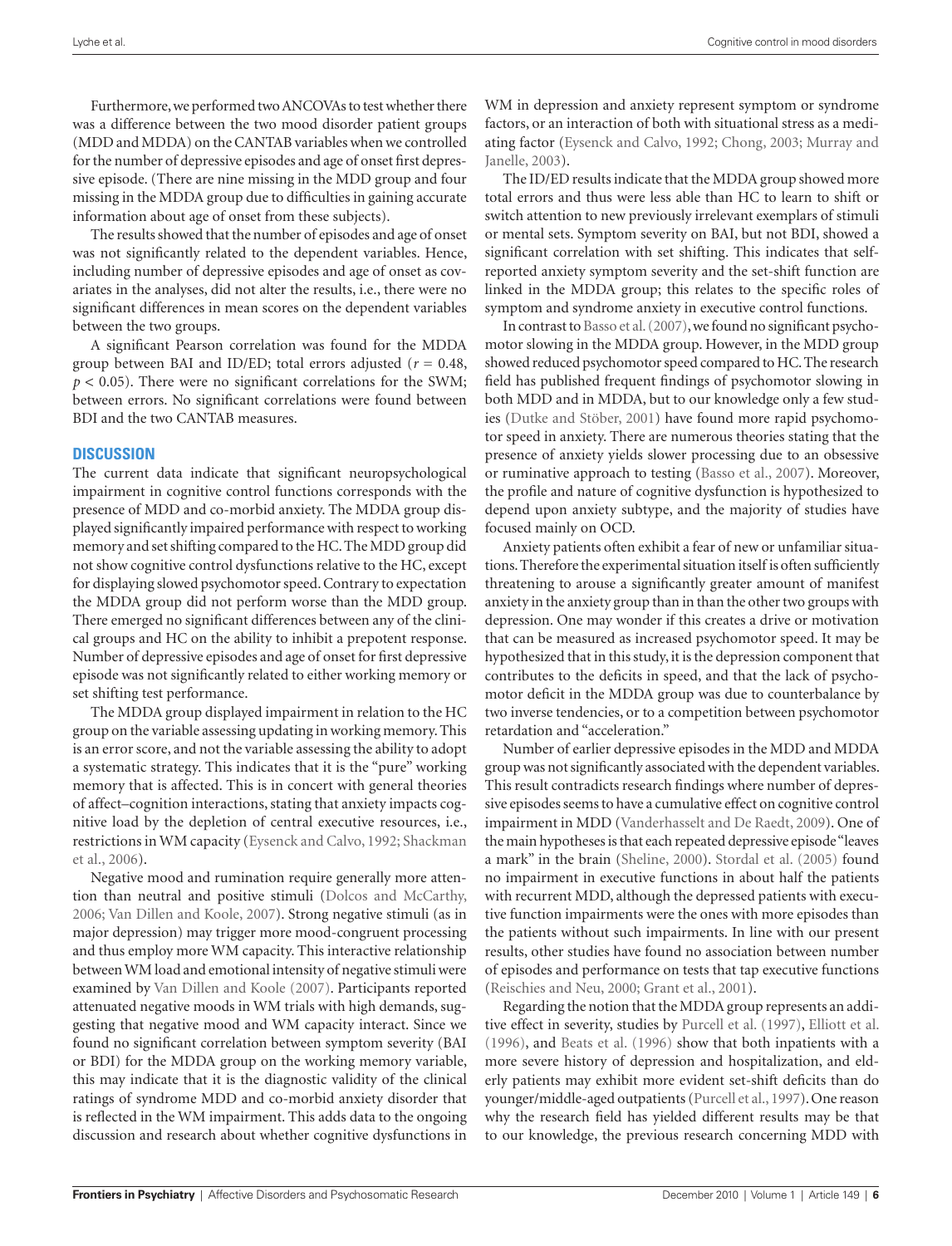co-morbid anxiety was based mostly on inpatient samples (i.e., Basso et al., 2007); the literature concerning neuropsychological function in depression suggests that inpatients are more severely impaired than outpatients (Burt et al., 1995; Veiel, 1997).

It seems that the "error component" is mutual for both the WM and the ID/ED tasks, and this is where MDDA patients are dysfunctional. Theories state that ACC is involved in, i.e., error detection (Bush et al., 2000). It has frequently been hypothesized to make critical contributions to the function of neural systems involved in the executive control of cognition (Carter et al., 1999). It may be hypothesized that ACC may be one area in common for the co-morbid group's error component in performance on both SWM and ID/ED.

There are some potential limitations in this study. In light of the present findings additional research is needed to further address and possibly replicate current or previous findings on the effects of co-morbid anxiety disorders on executive control functions in patients with MDD. It would be advantageous to use larger samples, differentiated patient diagnoses and multiple tests to assess cognitive control functions. Possible effects of medication may also be a factor. Even though most of the patients in the two clinical groups were medication-fasting the day of testing, these subjects cannot be considered medication-free in regard to SSRI/SNRI. However, the proportion of subjects in each group with versus without medication may be considered fairly representative of the clinical

#### **References**

- APA. (1994). *Diagnostic and Statistical Manual of Mental Disorders, DSM-IV*. Washington, DC: American Psychiatric Association.
- Asmundson, G. J., Stein, M. B., Larsen, D. K., and Walker, J. R. (1994). Neurocognitive function in panic disorder and social phobia patients. *Anxiety* 1, 201–207.
- Austin, M. P., Mitchell, P., and Goodwin, G. M. (2001). Cognitive deficits in depression: possible implications for functional neuropathology. *Br. J. Psychiatry* 178, 200–206.
- Basso, M. R., and Bornstein, R. A. (1999). Relative memory deficits in recurrent versus first-episode major depression on a word list learning-task. *Neuropsychology* 13, 557–563.
- Basso, M. R., Lowery, N., Ghormley, C., Combs, D., Purdie, R., Neel, J., Davis, M., and Bornstein, R. (2007). Comorbid anxiety corresponds with neuropsychological dysfunction in unipolar depression. *Cogn. Neuropsychiatry* 12, 437–456.
- Baune, B. T., McAfoose, J., Leach, G., Quirk, F., and Mitchell, D. (2009). Impact of psychiatric and medical comorbidity on cognitive function in depression. *Psychiatry Clin. Neurosci.* 63, 392–400.
- Beats, B. C., Sahakian, B. J., and Levy, R. (1996). Cognitive performance in tests sensitive to frontal lobe dysfunction in the elderly depressed. *Psychol. Med.* 26, 591–603.
- Beck, A. T., and Steer, R. A. (1988). *Beck Anxiety Inventory (BAI)*. San Antonio: Harcourt Assessment, Inc.
- Beck, A. T., Steer, R. A., and Brown, G. K. (1961). *Beck Depression Inventory (BDI-II)*, 2nd Edn. San Antonio: Harcourt Assessment, Inc.
- Biringer, E. (2005). *Semi-structured Screening Instrument for Recurrent Depressive Episodes and Length of Episodes*. Doctoral thesis, Department of Psychiatry, Faculty of Medicine, University of Bergen, Norway.
- Bishop, S., Duncan, J., Brett, M., and Lawrence, A. D. (2004a). Prefrontal cortical function and anxiety: controlling attention to threat-related stimuli. *Nat. Neurosci.* 7, 184–188.
- Bishop, S. J., Duncan, J., and Lawrence, A. D. (2004b). State anxiety modulation of the amygdala response to unattended threat-related stimuli. *J. Neurosci.* 24, 10364–10368.
- Broadbent, D. E., Broadbent, M. H., and Jones, J. L. (1986). Performance correlates of self-reported cognitive failure and of obsessionality. *Br. J. Clin. Psychol.* 25 (Pt 4), 285–299.
- Burt, D. B., Zembar, M. J., and Niederehe, G. (1995). Depression and memory impairment: a meta-analysis of the association, its pattern, and specificity. *Psychol. Bull.* 117, 285–305.
- Bush, G., Luu, P., and Posner, M. I. (2000). Cognitive and emotional influences in anterior cingulate cortex. *Trends Cogn. Sci.* 4, 215–222.

population with a larger proportion of medicated subjects in the MDDA group. Research suggests both that modern antidepressants do not have deleterious effects on cognitive test performance, and that that unmedicated patients may show more impaired attention functions compared to patients on medication (Den Hartog et al., 2003). Some studies also suggest that antidepressants may improve cognitive functions, including attention, in MDD patients (Fergusson et al., 2003), and that the effects of medication may be different on MDD from those with MDDA (Herrera-Guzmàn et al., 2009). Furthermore, functional imaging should be included to provide a greater understanding of the associated neurobiological correlates of cognitive control functions.

In sum, the data suggest that the presence of co-morbid anxiety in MDD results in impairment of the basic cognitive control functions Updating and Shifting, whereas patients with MDD displayed no cognitive control impairment, but reduced psychomotor speed.

#### **Acknowledgments**

The study was supported by a grant from the Department of Psychology, University of Oslo to Pia Lyche, and a grant from the Research Council of Norway to Nils Inge Landrø. We wish to thank research assistants Martin Aker, Anne Marie Hoel, and Monika Rutle for assisting us with the data collection. We also thank Jan Egil Nordvik and Marcus Sneve Handal.

- Cameron, O. G., Abelson, J. L., and Young, E. A. (2004). Anxious and depressive disorders and their comorbidity: effect on central nervous system noradrenergic function. *Biol. Psychiatry* 56, 875–883.
- Carter, C. S., Botvinick, M. M., and Cohen, J. D. (1999). The contribution of the anterior cingulate cortex to executive processes in cognition. *Rev. Neurosci.*  10, 49–57.
- Castaneda, A. E., Marttunen, M., Suvisaari, J., Perala, J., Saarni, S. I., Aalto-Setala, T., Aro, H., Lonnqvist, J., and Tuulio-Henriksson, A. (2009). The effect of psychiatric co-morbidity on cognitive functioning in a population-based sample of depressed young adults. *Psychol. Med.* 40, 29–39.
- Chong, J. L. Y. (2003). *Anxiety and Working Memory: An Investigation and Reconceptualisation of the Processing Efficiency Theory*. Thesis for the degree of Master of Psychology and Doctor of Philosophy, The University of Western Australia, Australia.
- Christensen, H., Griffiths, K., Mackinnon, A., and Jacomb, P. (1997). A quantitative review of cognitive deficits in depression and Alzheimer-type dementia. *J. Int. Neuropsychol. Soc.* 3, 631–651.
- Cohen, L. J., Hollander, E., DeCaria, C. M., Stein, D. J., Simeon, D., Liebowitz, M. R., and Aronowitz, B. R. (1996). Specificity of neuropsychological impairment in obsessive-compulsive

disorder: a comparison with social phobic and normal control subjects. *J. Neuropsychiatry Clin. Neurosci.* 8, 82–85.

- Daban, C., Colom, F., Sanchez-Moreno, J., Garcia-Amador, M., and Vieta, E. (2006). Clinical correlates of firstepisode polarity in bipolar disorder. *Compr. Psychiatry* 47, 433–437.
- Danckwerts, A., and Leathem, J. (2003). Questioning the link between PTSD and cognitive dysfunction. *Neuropsychol. Rev.* 13, 221–235.
- Den Hartog, H. M., Derix, M. M. A., van Bemmel, A. L., Kremer, B., and Jolles, J. (2003). Cognitive functioning in young and middle-aged unmedicated out-patients with major depression: testing the effort and cognitive speed hypotheses. *Psychol. Med.* 33, 1443–1451.
- Denckla, M. B. (1996). "A theory and model of executive function: a neuropsychological perspective," in *Attention, Memory, and Executive Function*, eds G. R. Lyon and N. A. Krasnegor (Baltimore, MD: Brookes), 263–278.
- Dennis, T. A., and Chen, C. C. (2007). Neurophysiological mechanisms in the emotional modulation of attention: the interplay between threat sensitivity and attentional control. *Biol. Psychol.* 76, 1–10.
- Dolcos, F., and McCarthy, G. (2006). Brain systems mediating cognitive interference by emotional distraction. *J. Neurosci.* 26, 2072–2079.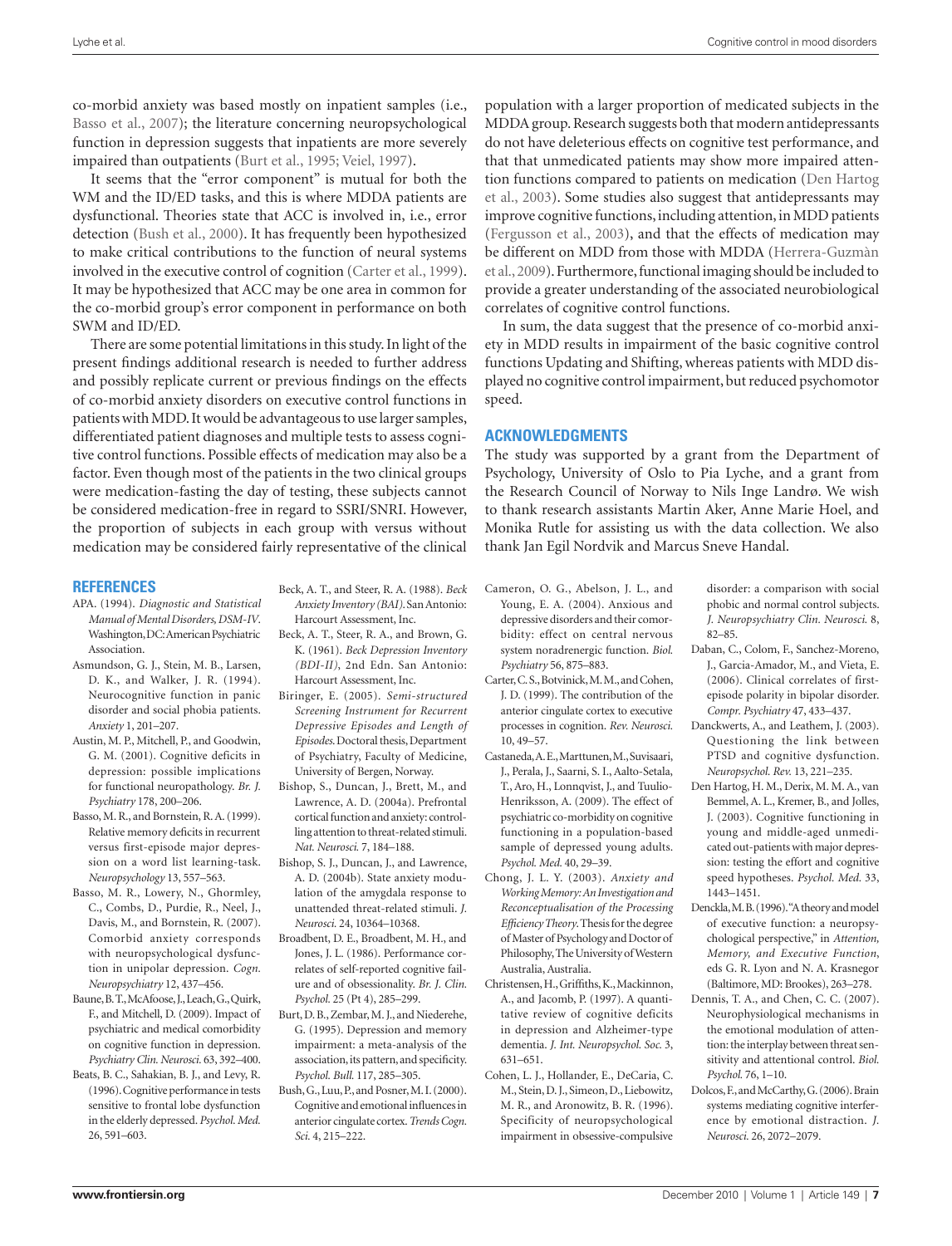- Dutke, S., and Stöber, J. (2001). Test anxiety, working memory and cognitive performance: supportive effects of sequential demands. *Cogn. Emot.* 15, 381–389.
- Egeland, J., Lund, A., Landro, N. I., Rund, B. R., Sundet, K., Asbjornsen, A., Mjellem, N., Roness, A., and Stordal, K. I. (2005). Cortisol level predicts executive and memory function in depression, symptom level predicts psychomotor speed. *Acta Psychiatr. Scand.* 112, 434–441.
- Elliott, R., Sahakian, B. J., McKay, A. P., Herrod, J. J., Robbins, T. W., and Paykel, E. S. (1996). Neuropsychological impairments in unipolar depression: the influence of perceived failure on subsequent performance. *Psychol. Med.* 26, 975–989.
- Eysenck, M. W., and Calvo., M. G. (1992). Anxiety and performance: the processing efficiency theory. *Cogn. Emot.* 6, 409–434.
- Fergusson, D. M., Goodwin, R. D., and Horwood, L. J. (2003). Major depression and cigarette smoking: results of a 21-year longitudinal study. *Psychol. Med.* 33, 1357–1367.
- Fox, E. (1994). Attentional bias in anxiety: a defective inhibition hypothesis. *Cogn. Emot.* 8, 165–195.
- Grant, M. M., Thase, M. E., and Sweeney, J. A. (2001). Cognitive disturbance in outpatient depressed younger adults: evidence of modest impairment. *Biol. Psychiatry* 50, 35–43.
- Gruber, S., Rathgeber, K., Braunig, P., and Gauggel, S. (2007). Stability and course of neuropsychological deficits in manic and depressed bipolar patients compared to patients with major depression. *J. Affect. Disord.*  104, 61–71.
- Herrera-Guzman, I., Gudayol-Ferre, E., Jarne-Esparcia, A., Herrera-Abarca, J. E., Herrera-Guzman, D., Pero-Cebollero, M., and Guardia-Olmos, J. (2009). Comorbidity of anxiety disorders in major depressive disorder. A clinical trial to evaluate neuropsychological deficit. *Eur. J. Psychiatry* 23, 5–18.
- Kaplan, J. S., Erickson, K., Luckenbaugh, D. A., Weiland-Fiedler, P., Geraci, M., Sahakian, B. J., Charney, D., Drevets, W. C., and Neumeister, A. (2006). Differential performance on tasks of affective processing and decisionmaking in patients with panic disorder and panic disorder with comorbid Major Depressive Disorder. *J. Affect. Disord.* 95, 165–171.
- Kindermann, S. S., and Brown, G. G. (1997). Depression and memory in the elderly: a meta-analysis. *J. Clin. Exp. Neuropsychol.* 19, 625–642.
- Klimes-Dougan, B., Ronsaville, D., Wiggs, E. A., and Martinez, P. E. (2006).

Neuropsychological functioning in adolescent children of mothers with a history of bipolar or major depressive disorders. *Biol. Psychiatry* 60, 957–965.

- Landrø, N. I., Stiles, T. C., and Sletvold, H. (2001). Neuropsychological function in nonpsychotic unipolar major depression. *Neuropsychiatry Neuropsychol. Behav. Neurol.* 14, 233–240.
- Lautenbacher, S., Spernal, J., and Krieg, J. (2002). Divided and selective attention in panic disorder. A comparative study of patients with panic disorder, major depression and healthy controls. *Eur. Arch. Psychiatry Clin. Neurosci.* 252, 210–213.
- Leonardo, E. D., and Hen, R. (2006). Genetics of affective and anxiety disorders. *Annu. Rev. Psychol.* 57, 117–137.
- Levin, R. L., Heller, W., Mohanty, A., Herrington, J. D., and Miller, G. A. (2007). Cognitive deficits in depression and functional specificity of regional brain activity. *Cogn. Ther. Res.* 31, 211–233.
- Levinson, D. F., Zubenko, G. S., Crowe, R. R., DePaulo, R. J., Scheftner, W. S., Weissman, M. M., Holmans, P., Zubenko, W. N., Boutelle, S., Murphy-Eberenz, K., MacKinnon, D., McInnis, M. G., Marta, D. H., Adams, P., Sassoon, S., Knowles, J. A., Thomas, J., and Chellis, J. (2003). Genetics of recurrent early-onset depression (GenRED): design and preliminary clinical characteristics of a repository sample for genetic linkage studies. *Am. J. Med. Genet. B Neuropsychiatr. Genet.*  119B, 118–130.
- Logan, G. D., Cowan, W. B., and Davis, K. A. (1984). On the ability to inhibit simple and choice reaction time responses: a model and a method. *J. Exp. Psychol: Hum. Percept. Perform.*  10, 276–291.
- Logan, G. D., Schachar, R., and Tannock, R. (1997). Impulsivity and inhibitory control. *Psychol. Sci.* 8, 60–64.
- Ludewig, S., Paulus, M. P., Ludewig, K., and Vollenweider, F. X. (2003). Decision-making strategies by panic disorder subjects are more sensitive to errors. *J. Affect. Disord.* 76, 183–189.
- Lyche, P. L. (2006). *Semi-structured Interview*. Oslo: Department of Psychology, University of Oslo.
- MacLeod, C., Rutherford, E., Campbell, L., Ebsworthy, G., and Holker, L. (2002). Selective attention and emotional vulnerability: assessing the causal basis of their association through the experimental manipulation of attentional bias. *J. Abnorm. Psychol.* 111, 107–123.
- Mathews, A., Mackintosh, B., and Fulcher, E. P. (1997). Cognitive biases in anxiety

and attention to threat. *Trend Cogn. Sci.* 1, 340–345.

- McNeely, H. E., Lau, M. A., Christensen, B. K., and Alain, C. (2005). Neurophysiological evidence of cognitive inhibition anomalies in persons with major depressive disorder. *Paper Presented At the 45th Annual Meeting of the Society-for-Psychophysiological-Research*, Lisbon, Portugal.
- Miyake, A., Friedman, N. P., Emerson, M. J., Witzki, A. H., Howerter, A., and Wager, T. D. (2000). The unity and diversity of executive functions and their contributions to complex "frontal lobe" tasks: a latent variable analysis. *Cogn. Psychol.* 41, 49–100.
- Murray, N. P., and Janelle, C. M. (2003). Anxiety and performance: a visual search examination of the Processing Efficiency Theory. *J. Sport. Exerc. Psychol.* 25, 171–187.
- Nolen-Hoeksema, S. (1991). Responses to depression and their effects on the duration of depressive episodes. *J. Abnorm. Psychol.* 100, 569–582.
- Nurnberger, J. I., Blehar, M. C., Kaufmann, C. A., York-Cooler, C. Y., Simpson, S. G., Harkavy-Friedman, J. H., Severe, J. B., Malaspina, D., and Reich, T. (1994). Diagnostic interview for genetic studies. Rationale, unique features and training. *Arch. Gen. Psychiatry* 51, 849–859.
- Ochsner, K. N., and Gross, J. J. (2005). The cognitive control of emotion. *Trend Cogn. Sci.* 9, 242–249.
- Olley, A., Malhi, G., and Sachdev, P. (2007). Memory and executive functioning in obsessive-compulsive disorder: a selective review. *J. Affect. Disord.* 104, 15–23.
- Osman, A., Kornblum, S., and Meyer, D. E. (1986). The point of no return in choice reaction time: controlled and ballistic stages of response preparation. *J. Exp. Psychol: Hum. Percept. Perform.* 12, 243–258.
- Owen, A. M., Downes, J. J., Sahakian, B. J., Polkey, C. E., and Robbins, T. W. (1990). Planning and spatial working memory following frontal lobe lesions in man. *Neuropsychologia* 28, 1021–1034.
- Perez-Edgar, K., Fox, N. A., Cohn, J. F., and Kovacs, M. (2006). Behavioral and electrophysiological markers of selective attention in children of parents with a history of depression. *Biol. Psychiatry* 60, 1131–1138.
- Philips, L. H. (1997). "Do "frontal tests" measure executive function? Issues of assessment and evidence from fluency tests," in *Methodology of Frontal and Executive Function*, ed. P. Rabbit (Hove: Psychology Press), 191–213.
- Porter, R. J., Bourke, C., and Gallagher, P. (2007). Neuropsychological impairment in major depression: its nature, origin and clinical significance. *Aust. N Z J. Psychiatry* 41, 115–128.
- Purcell, R., Maruff, P., Kyrios, M., and Pantelis, C. (1997). Neuropsychological function in young patients with unipolar major depression. *Psychol. Med.*  27, 1277–1285.
- Rabbit, P. (1997). "Introduction: methodologies and models in the study of executive function," in *Methodology of Frontal and Executive Function*, ed. P. Rabbit (Hove: Psychology Press), 1–38.
- Reischies, F. M., and Neu, P. (2000). Comorbidity of mild cognitive disorder and depression – a neuropsychological analysis. *Eur. Arch. Psychiatry Clin. Neurosci.* 250, 186–193.
- Rogers, M. A., Kasai, K., Koji, M., Fukuda, R., Iwanami, A., Nakagome, K., Fukuda, M., and Kato, N. (2004). Executive and prefrontal dysfunction in unipolar depression: a review of neuropsychological and imaging evidence. *Neurosci. Res.* 50, 1–11.
- Shackman, A. J., Sarinopoulos, I., Maxwell, J. S., Pizzagalli, D. A., Lavric, A., and Davidson, R. J. (2006). Anxiety selectively disrupts visuospatial working memory. *Emotion* 6, 40–61.
- Sheline, Y. I. (2000). 3D MRI studies of neuroanatomic changes in unipolar major depression: the role of stress and medical comorbidity. *Biol. Psychiatry*  48, 791–800.
- Stordal, K. I., Lundervold, A. J., Egeland, J., Mykletun, A., Asbjornsen, A., Landro, N. I., Roness, A., Rund, B. R., Sundet, K., Oedegaard, K. J., and Lund, A. (2004). Impairment across executive functions in recurrent major depression. *Nord. J. Psychiatry* 58, 41–47.
- Stordal, K. I., Lundervold, A. J., Mykletun, A., Asbjornsen, A., Biringer, E., Egeland, J., Hammar, A., Landro, N. I., Roness, A., Rund, B. R., Sundet, K., and Lund, A. (2005). Frequency and characteristics of recurrent major depressed patients with unimpaired executive functions. *World J. Biol. Psychiatry* 6, 36–44.
- Sullivan, P. F., Neale, M. C., and Kendler, K. S. (2000). Genetic epidemiology of major depression: review and meta-analysis. *Am. J. Psychiatry* 157, 1552–1572.
- *The Cambridge Neuropsychological Test Automated Battery* (CANTAB). (2006). Cambridge: Cambridge Cognition Limited.
- UNESCO. (1997). *International Standard Classification of Education*. Available at: http://www.unesco.org/education/information/nfsunesco/doc/ isced\_1997.htm
- Van Dillen, L. F., and Koole, S. L. (2007). Clearing the mind: a working memory model of distraction from negative mood. *Emotion* 7, 715–723.
- Vanderhasselt, M. A., and De Raedt, R. (2009). Impairments in cognitive